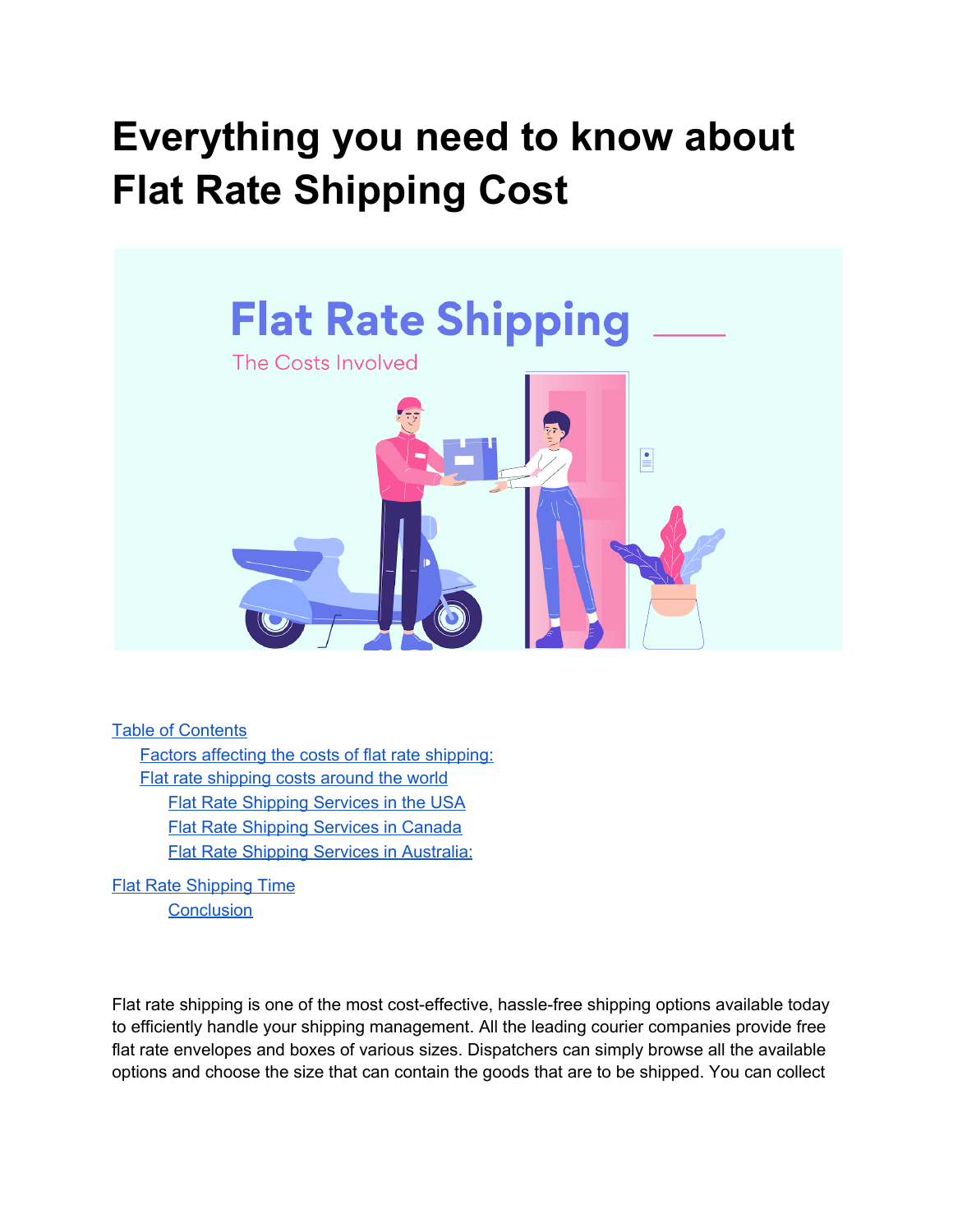these from any of their local branches near you or even get them delivered at your doorstep by registering online.

So, how much is the flat rate shipping cost? Well, there are several factors that affect the cost. Let's look at some of them here for a better understanding.

### <span id="page-1-0"></span>**Factors affecting the costs of flat rate shipping:**

The costs of getting your goods shipped at flat rates depend on the following factors:

1) **Size of the box:** Flat rate shipping costs largely depend on the size of your parcels. Since one size doesn't fit all, shipping companies offer a variety of box sizes for the customers to choose from. Selecting the type that best suits your needs will ensure that your delivery remains cost-effective.



2) **Shipping/Delivery Distance:** Another factor that controls your flat rate shipping costs is the distance between the origin and destination. Once you calculate the delivery distance, you can compare the rates provided by various shipping companies and select the option that best suits your budget.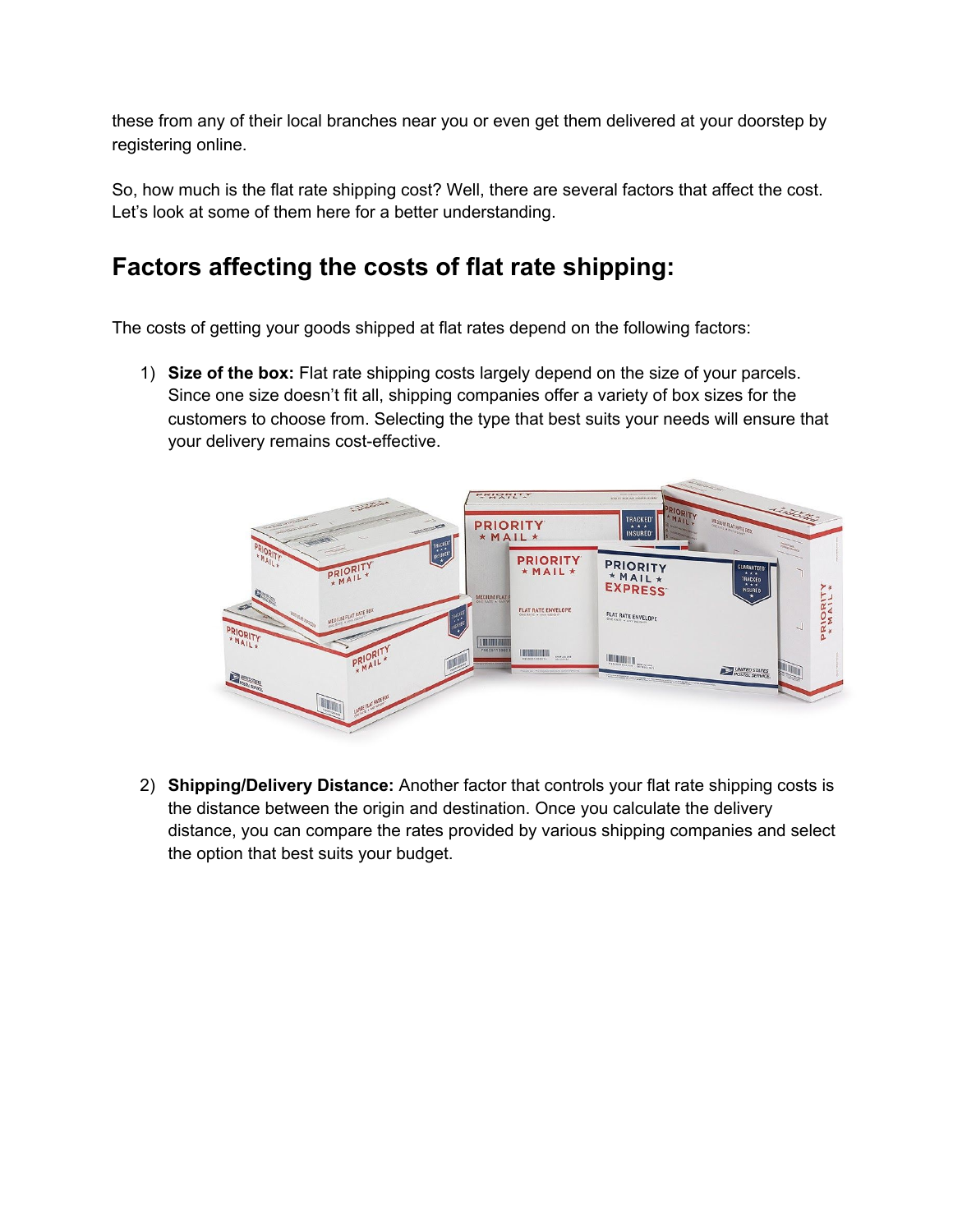

**Distance between billing and shipping** 

3) **Shipping/Delivery Time:** The flat rate shipping time is a critical deciding factor that drives your shipping costs. The quicker you want your shipment to reach its destination, the costlier the delivery gets.

#### <span id="page-2-0"></span>**Flat rate shipping costs around the world**

Different countries offer different shipping options. We have gathered information on various flat rate shipping options and their costs for your convenience.

#### <span id="page-2-1"></span>**Flat Rate Shipping Services in the USA**

In the US, both federal organizations like the United States Postal Service (USPS), as well as leading commercial courier companies like FedEx provide flat rate shipping services across the country as well as internationally. Here is a comparison between USPS and FedEx on how much they charge for shipping some of the most popular package sizes at flat rates.

|                   | What can you use it for?            | Costs       |             |
|-------------------|-------------------------------------|-------------|-------------|
|                   |                                     | <b>USPS</b> | Fed-Ex      |
| <b>Envelope</b>   | Letters, documents, greeting cards, | Starts from | Starts from |
|                   | etc.                                | \$8.50      | \$7.55      |
| <b>Small Box</b>  | Magazines, brochures, stationery,   | Starts from | Starts from |
|                   | etc.                                | \$9.50      | \$8.05      |
| <b>Medium Box</b> | Shoes, a pair of jeans, small       | Starts from | Starts from |
|                   | electronics, etc.                   | \$12.35     | \$13.60     |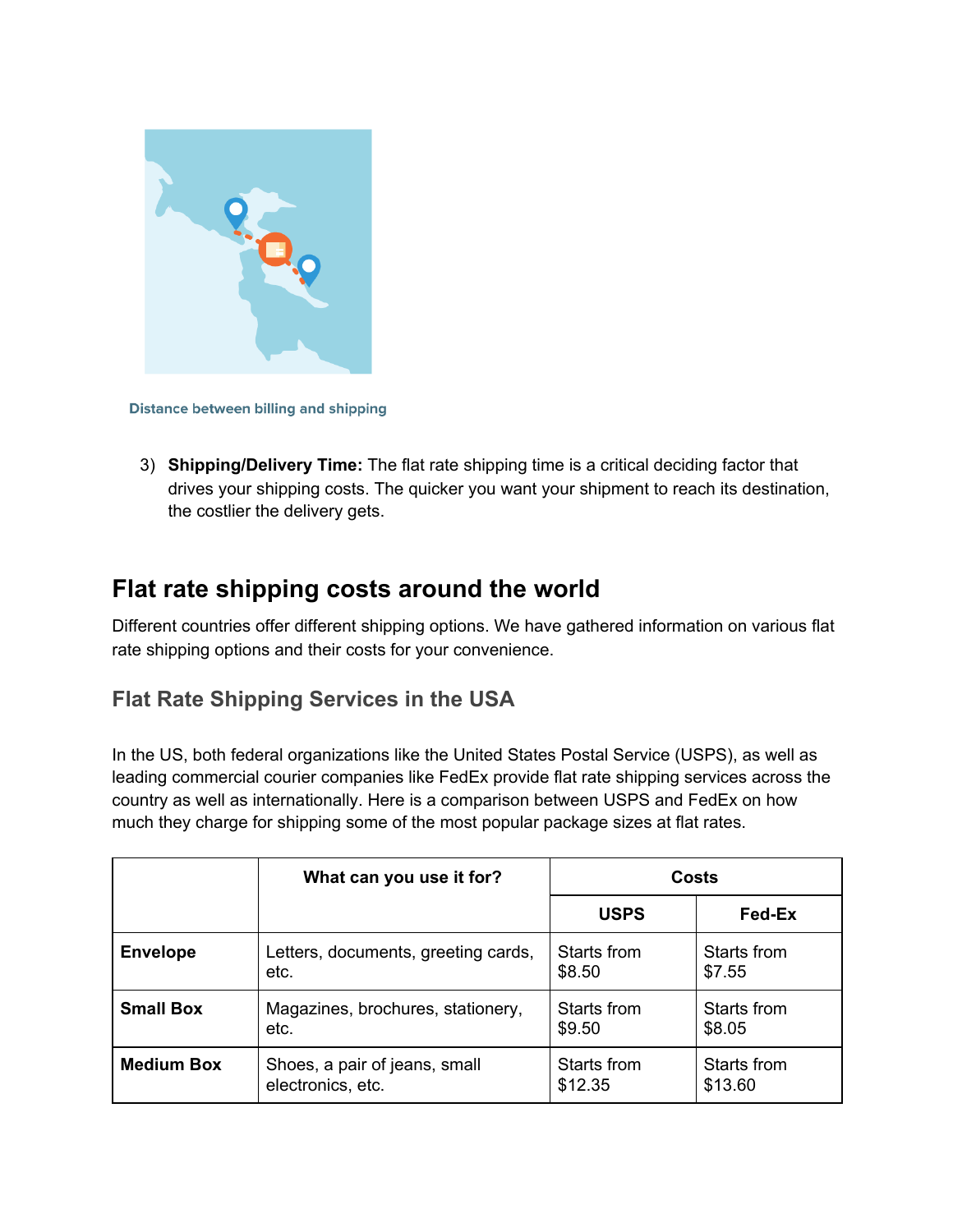| <b>Large Box</b> | Board games, a bunch of books, | Starts from | Starts from |
|------------------|--------------------------------|-------------|-------------|
|                  | laptops, etc.                  | \$19.50     | \$18.70     |

Source: <https://www.usps.com/ship/priority-mail.htm#2> <https://www.fedex.com/en-us/shipping/one-rate.html#packing-supplies>

*Note: Here, the currency is US dollars.*

#### <span id="page-3-0"></span>**Flat Rate Shipping Services in Canada**

Apart from the US, flat rate shipping is also offered by leading courier companies the world over. In Canada, the Canadian Post provides highly competitive and efficient flat rate shipping services.

Here's how much it would cost to get your goods delivered via Canadian postal service at flat rates:

|                | Small   | Medium  | Large   |
|----------------|---------|---------|---------|
| Maximum Weight | $5$ kg  | 5 kg    | 5 kg    |
| Price          | \$17.99 | \$22.99 | \$29.99 |

Source: <https://www.canadapost.ca/cpc/en/personal/sending/parcels/flat-rate-box.page>

*Note: Here, the currency is Canadian dollars.*

#### <span id="page-3-1"></span>**Flat Rate Shipping Services in Australia:**

The Australian Post Office also offers flat rate shipping on satchels and boxes. However, they charge separately for the satchels as well as the boxes.

Satchels, or pouches, are available in various sizes: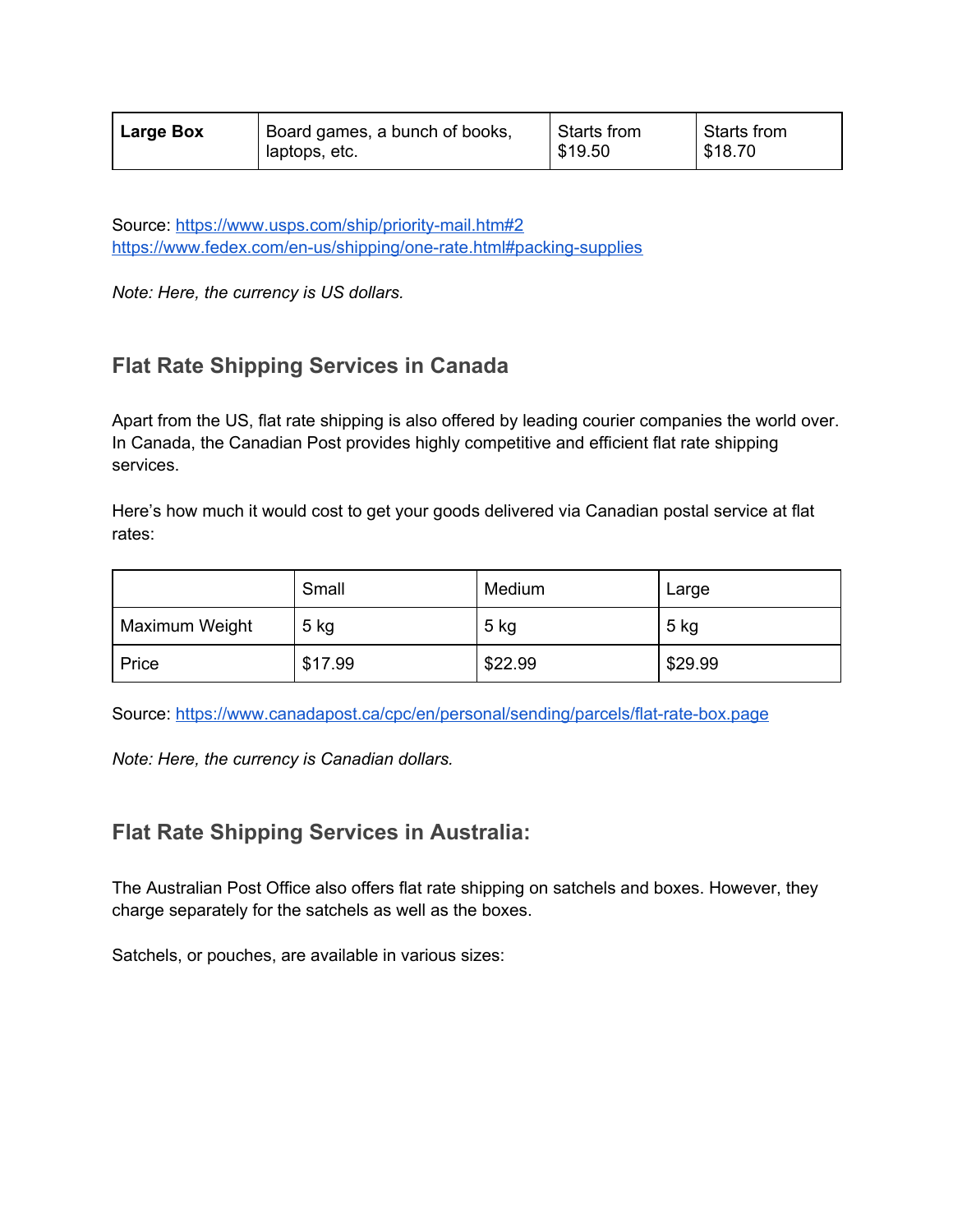

Once you decide the right size for your goods, refer to the following table to know how much you'd pay if you send them via flat rate postage.

| <b>Flat Rate</b><br>Postage<br>Rates | Small  | Medium  | Large   | Extra Large |
|--------------------------------------|--------|---------|---------|-------------|
| <b>Parcel Post</b>                   | \$8.95 | \$12.20 | \$15.35 | \$18.50     |

Source: <https://auspost.com.au/business/shipping/satchels-and-packaging/flat-rate-satchels>

*Note: Here, the currency is Australian dollars.*

## <span id="page-4-0"></span>**Flat Rate Shipping Time**

One of the most important aspects of running an ecommerce business is zeroing in on a shipping option that meets your requirements and fits right into your budget. Getting the product delivered to your customers quickly ensures an excellent user experience and drives more sales in the future.

Almost all the flat rate shipments are considered 'Priority Mail,' and the delivery time for the goods ranges between 1 to 3 business days. This means that with flat rate priority shipping, you can get your products delivered quickly without having to cough up exorbitant delivery charges.